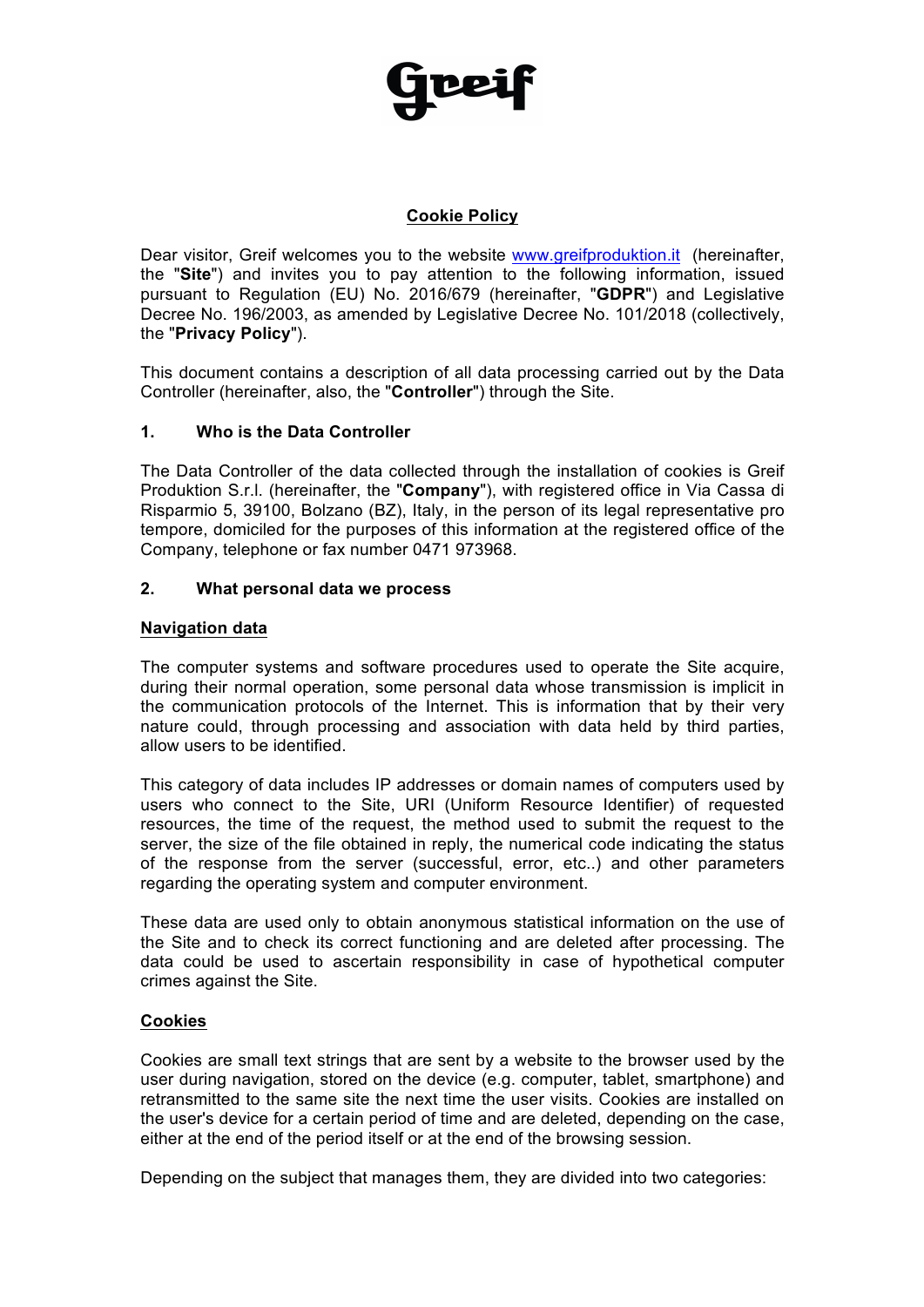• **First-party cookies**: when they are managed directly by the owner/manager of the website;

DB

• **Third-party cookies**: when they are managed by a third party unrelated to the site visited.

#### **What type of cookies do we use?**

#### **Technical cookies**

The Site makes use of technical cookies. The use of technical cookies is functional to guarantee the user the maximum experience in navigating and using the Site and some of its functions. Failure to install them may limit or prevent access to certain services on the Site or options requested by the user. In particular, one of the purposes of technical cookies is to store and keep track of the user's consent to the use of cookies.

The installation and use of this type of cookie does not require the user's consent; however, the user always has the option of blocking or removing technical cookies by accessing his or her browser settings and directly modifying the cookie configuration. This choice, however, may limit or prevent access to certain areas of the Site or the use of certain services offered by the same.

#### **Third-party analytical cookies**

The Site makes use of third party analytical cookies. The purpose of these types of cookies is to monitor users' use of the Website and to ensure that it is optimised. By way of example, analytical cookies are used to collect and analyse aggregate information for statistical analysis on access and visits to the Site. The third party analytical cookie does not belong to the domain of our company, but the third party cookie provider is obliged to comply with the regulations in force.

The user will be able to consent to the installation and use of this type of cookie after having taken note of the short information in the banner at the time of first access to the Site, simply by continuing to navigate the Site itself. It is understood that the user always has the possibility to block or remove analytical cookies by accessing the settings of his browser and directly modifying the configuration of the installation/use of cookies.

Below are the analytical cookies used by the Site and the relative links to the privacy policies of the third party, through which the user can access the information regarding the use of said cookies:

o **Google Analytics:** this is a Google Inc. tool which - through the collection of aggregate and anonymous information - allows statistical analysis of access to the Site, also in order to improve its performance.

For further information on Google Analytics, please visit:

https://www.google.it/policies/privacy/partners/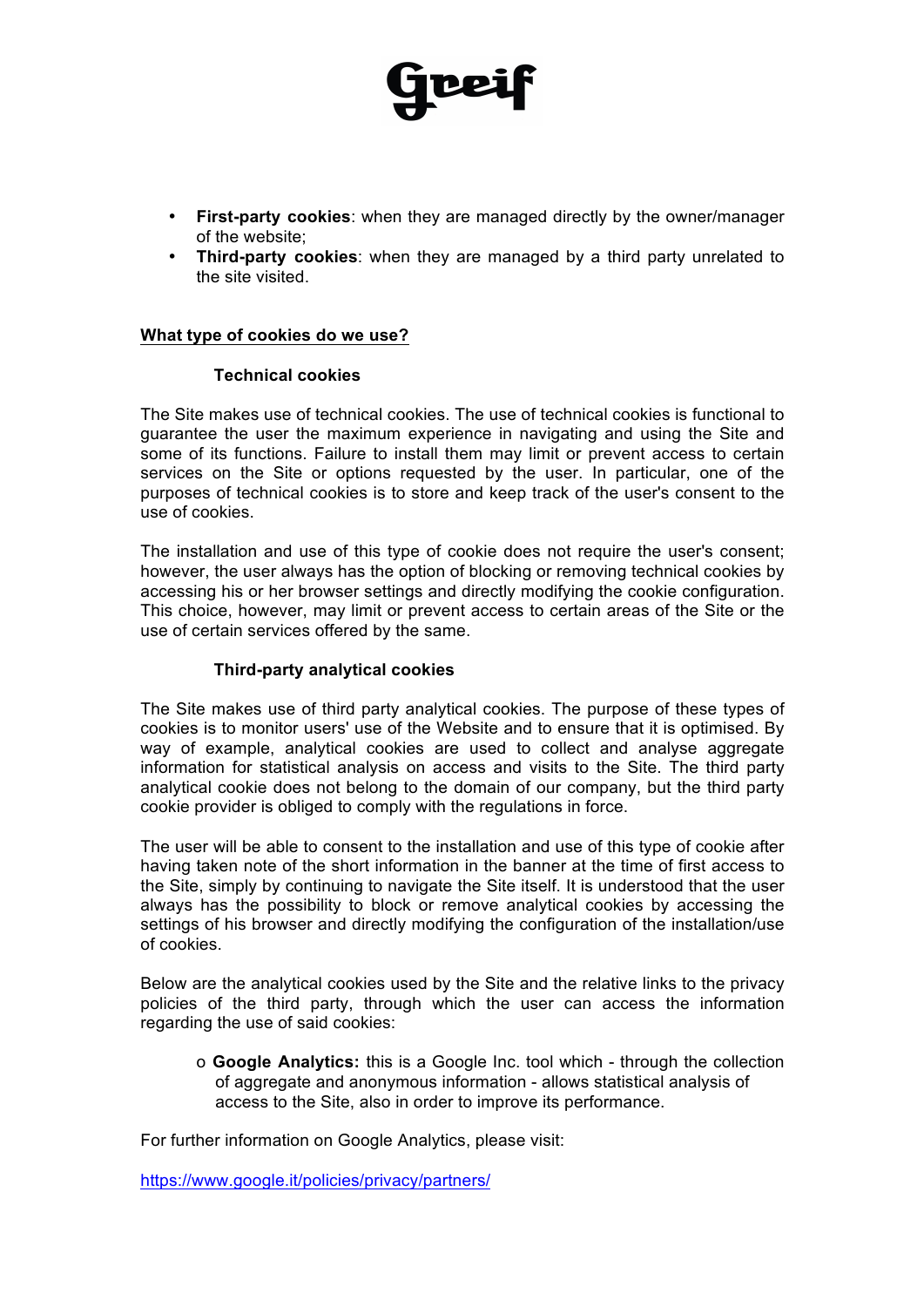# upei

https://developers.google.com/analytics/devguides/collection/analyticsjs/cookieusage

o **Vimeo:** These cookies are installed through Vimeo's embedded videos. They record statistics on how users view the videos and their viewing settings.

No user-identifying information is stored unless the visitor accessing the video content is logged into their Vimeo account and it is active. In this case, the preferences expressed are linked to the user's Vimeo account, for example liking a video or saving it as a favorite.

For more information click on the following link: https://vimeo.com/cookie\_policy

#### **Third-party profiling cookies**

The Site may use third-party profiling cookies. Third-party profiling cookies allow third parties to collect data relating to the use of content on the Site and to build a profile based on the preferences expressed by the user during navigation.

The user will be able to give his consent to the installation and use of this type of cookie after having taken note of the brief information in the banner at the time of the first access to the Site, simply by continuing to navigate the Site itself. It is understood that the user has the possibility at any time to deny or revoke the consent given to the installation and use of third party profiling cookies by accessing the settings of his browser and directly modifying the configuration of the installation/use of cookies.

This list indicates the third-party profiling cookies used by the Site and the links through which the user can access the information relating to the management of data by third parties:

o **Social buttons**: The social buttons used on the Site allow the social network, to which the icon refers, to acquire data relating to the visit. Through the use of these buttons are therefore installed third-party cookies, including profiling. For more information click the following link:

- Facebook: https://www.facebook.com/help/cookies
- Linkedin: https://www.linkedin.com/legal/cookie

# **3. For what purposes your personal data will be processed and what is the legal basis of the treatment**

Your personal data will be processed by the Owner to manage the Site, to perform anonymous statistical analysis on the use of the Site, to check its correct functioning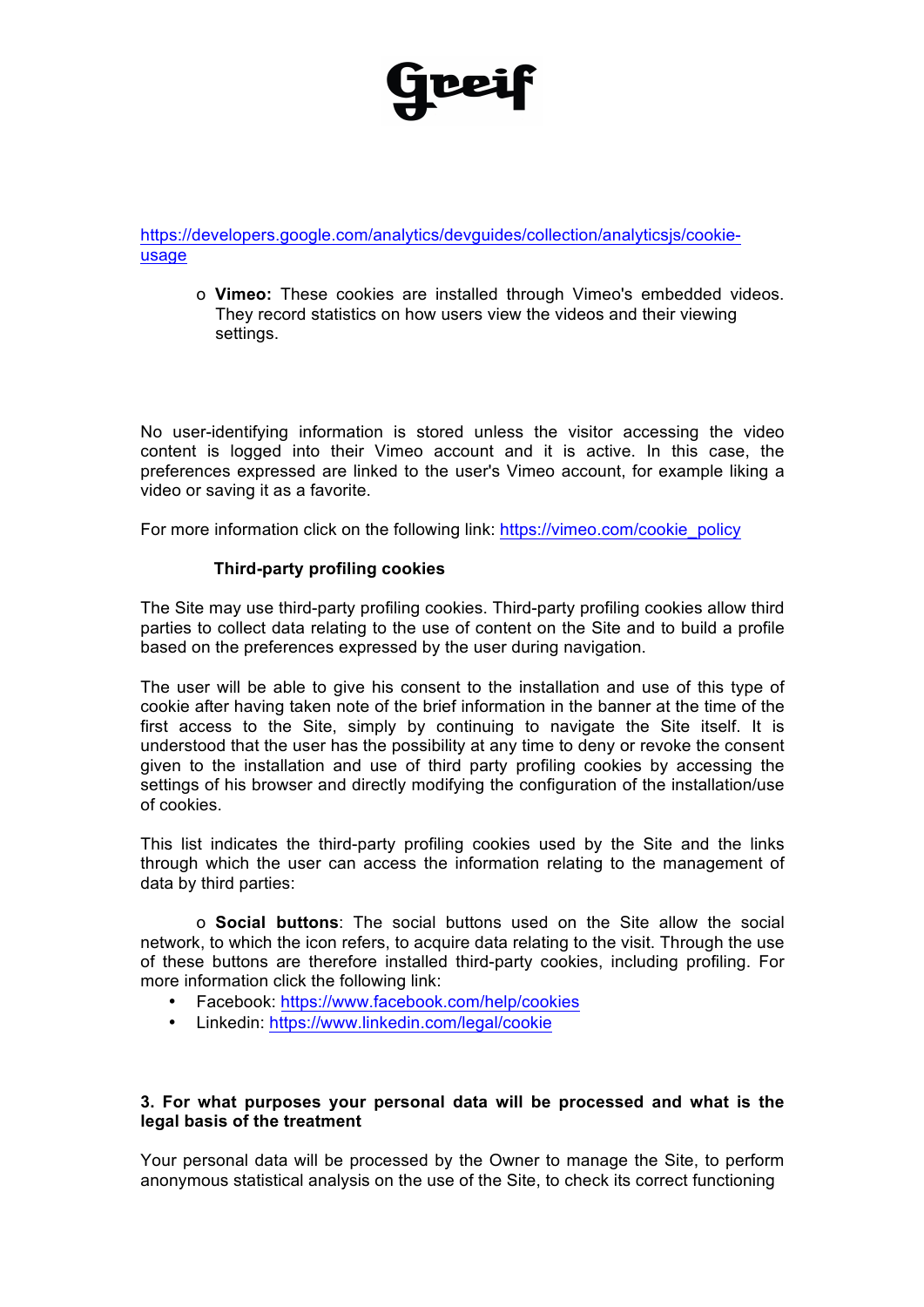

and/or to ascertain responsibility in case of hypothetical computer crimes against the Site. In any case, such data will be treated anonymously and will be deleted immediately after processing. The legal basis of the processing is the legitimate interest of the Data Controller to ensure the proper use of the Site and to prevent any possible computer crime, in accordance with Article 6(1)(f) of the GDPR.

# **4. How your personal data will be processed**

The processing of your personal data will take place, in compliance with the provisions of the privacy legislation, through paper, computer and telematic tools, with logic strictly related to the purposes indicated in paragraph 3 and, in any case, with methods suitable to ensure the security and confidentiality in accordance with the provisions of Article 32 of the GDPR.

#### **5. To which subjects your personal data may be communicated and who may become aware of them**

For the pursuit of the purposes described in paragraph 3 above, your personal data will be known by employees, assimilated personnel and collaborators of the Owner. In addition, your personal data will be communicated and processed by third parties belonging to the following categories:

- subjects of which the Owner makes use for the management of the Site;
- companies that manage the Owner's computer system;
- companies and consultants who provide legal and/or fiscal advice;
- authorities and supervisory and control bodies and, in general, public or private entities with public functions.

A complete and updated list of the subjects to whom your personal data may be communicated can be requested at the registered office of the Data Controller.

Your personal data will not be transferred to third parties outside the European Union and are not subject to dissemination.

# **6. What rights do you have as data subject**

In relation to the processing described in this statement, as a data subject, you may, under the conditions provided by the privacy legislation, exercise the rights enshrined in Articles 15 to 21 of the GDPR and in particular:

• **Right of access** - Article 15 of the GDPR: right to obtain confirmation of whether or not personal data concerning you are being processed and, if so, to obtain access to your personal data;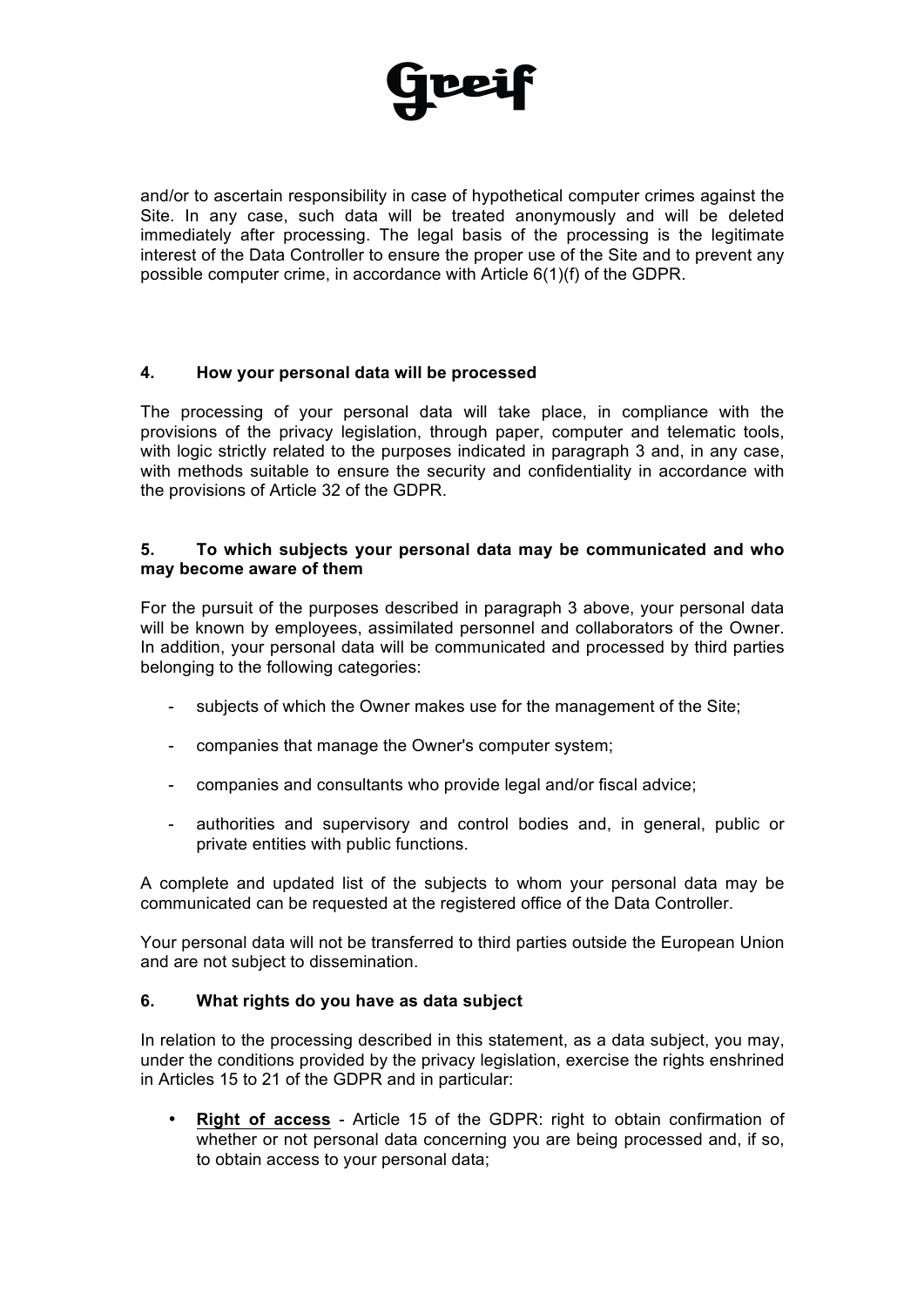

- **Right of rectification** Article 16 of the GDPR: the right to obtain, without undue delay, the rectification of inaccurate personal data concerning you and/or the integration of incomplete personal data;
- **Right to erasure (right to be forgotten)** Article 17 of the GDPR: right to obtain, without undue delay, the erasure of personal data concerning you. The right to erasure does not apply to the extent that the processing is necessary for the performance of a legal obligation or for the performance of a task carried out in the public interest or for the establishment, exercise or defense of legal claims;
- **Right to restriction of processing** Article 18 of the GDPR: right to obtain the restriction of processing in cases expressly provided for in the GDPR;
- **Right to data portability** Article 20 of the GDPR: the right to receive, in a structured, commonly used and machine-readable format, the personal data concerning you provided to the Controller and the right to transmit them to another controller without hindrance, if the processing is based on consent and is carried out by automated means. In addition, the right to have your personal data transmitted directly by the Controller to another controller if this is technically feasible;
- **Right to object** Article 21 of the GDPR: the right to object, at any time, to the processing of personal data concerning you, unless there are legitimate reasons for the Controller to continue the processing;
- **Right to complain to the supervisory authority** right to complain to the Guarantor Authority for the protection of personal data (www.garanteprivacy.it), Piazza di Montecitorio n. 121, 00186, Rome (RM), Italy.

The rights referred to in this point may be exercised in relation to the Data Controller by sending a request to the references indicated in point 1 above or to the e-mail address info@greifproduktion.it . The Data Controller will take charge of your request and provide you, without undue delay and, in any case, no later than one month from receipt of the same, with information relating to the action taken with regard to your request.

The exercise of your rights as a data subject is free of charge pursuant to Article 12 of the GDPR. However, in the case of manifestly unfounded or excessive requests, also due to their repetitiveness, the Data Controller may charge you a reasonable expense contribution, in light of the administrative costs incurred in handling your request, or deny satisfaction of your request. Finally, we inform you that the Controller may request additional information necessary to confirm your identity.

# **7. How to refuse the use of cookies**

As mentioned above, most browsers allow you to check which cookies are installed on your device or to block them. The user can at any time, refuse, disable and remove the installation or future installation of cookies on your device by acting